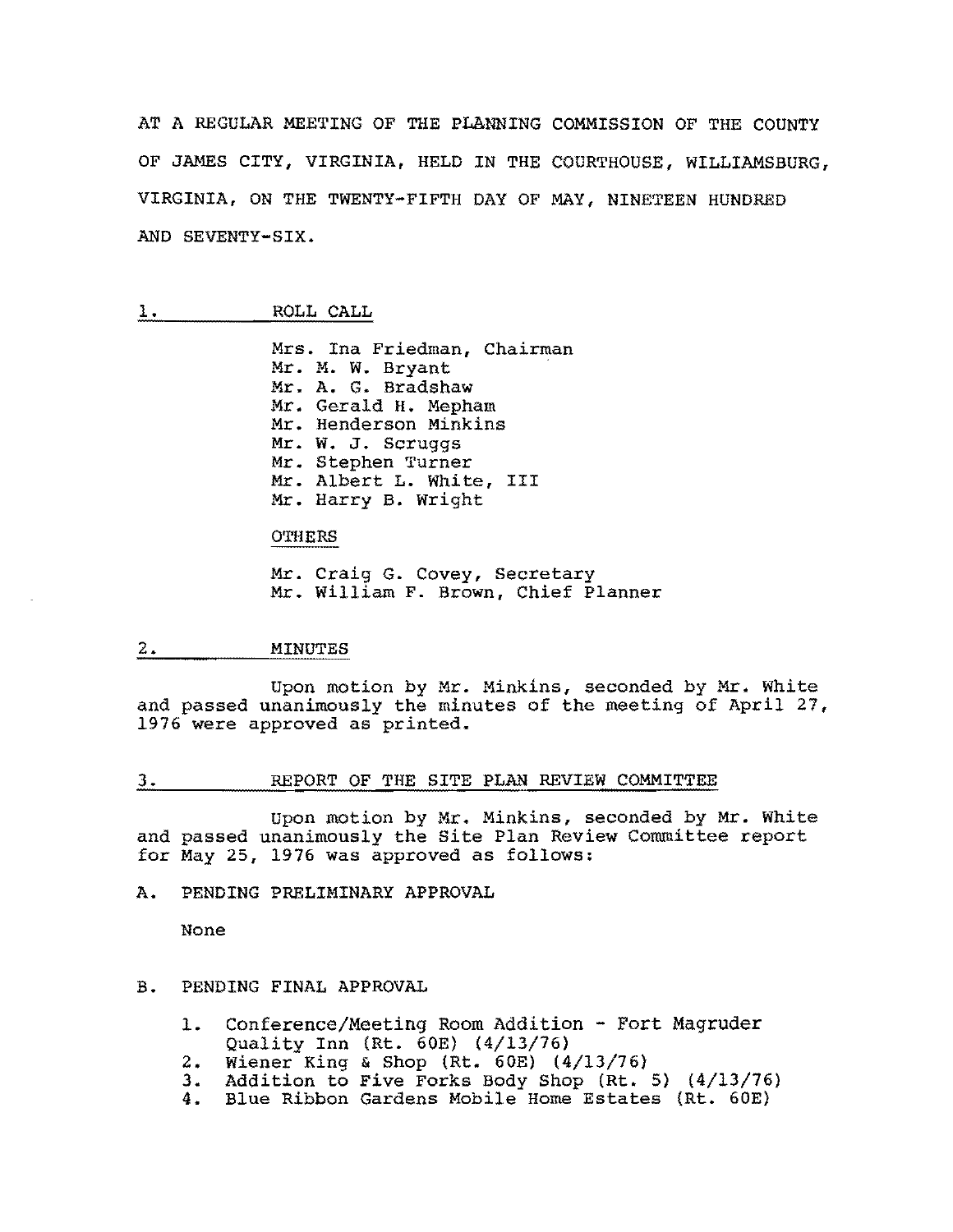- 5. Kingsmill Substation Addition (Rt. 60E) (5/11/76)<br>6. Peanut Shop Processing Plant (Rt. 615) (5/11/76)
- 6. Peanut Shop Processing Plant (Rt. 615) (5/11/76)<br>7. The Village Super Market (Rt. 60W) (5/11/76)
- 7. The Village Super Market (Rt.  $60W$ ) (5/11/76)<br>8. Kingsmill H & I Quarter Path Trace Busch
- Kingsmill H & I Quarter Path Trace Busch Properties, Inc. (5/11/76)
- 9. Kathy's Korner Kupboard (Rt. 60W) 5/11/76)<br>10. Indian Village Campsites Snack Bar (Rt.
- Indian Village Campsites Snack Bar (Rt. 31) (5/11/76)

# C. FINAL APPROVAL

- 1. James City County Fire Station (Rt. 60E) (5/20/76)<br>2. Larry Waltrip Property Development (4/23/76)
- 2. Larry Waltrip Property Development  $(4/23/76)$ <br>3. Golden Lion Antique Gallery  $(4/23/76)$
- 3. Golden Lion Antique Gallery (4/23/76)
- 4. Mounts Bay Road Gatehouse Kingsmill (5/3/76)
- 5. Addition to Grains Drying Building Anheuser-Busch Inc. (5/12/76)
- 6. Dewey's Club  $(5/14/76)$
- 7. Green Tree Camping Bath House Addition (5/21/76)<br>8. Patchwork Orange/Blacksmith Shop (5/19/76)
- Patchwork Orange/Blacksmith Shop (5/19/76)

# 4. REPORT OF THESUBDIVISION REVIEW COMMITTEE

There was no report from the Subdivision Review Committee.

5. PUBLIC HEARING -- CASE NO. 2-4-76. CONSIDERATION of an application of Pedro N. Jones for rezoning of approximately five acres from Residential, General, District R-2 to Agricultural, General, District A-I. Subject property *is* located on Strawberry Plains Road between Ironbound Road and Route 5.

Upon opening the meeting the Chairman recognized Mr. Pedro N. Jones, the applicant, who spoke in favor of his application stating that he presently lived in a \$200 a month apartment but could not afford to purchase a standard house. Mr. Jones indicated he could afford a double-wide mobile home and was requesting the approval of the Commission specifically for the double-wide mobile home.

Mr. Minkins spoke with concern contrasting the "Foxes" subdivision recommendation by Mr. Brown with recommendation to deny Mr. Jones's application.

Mr. Wright suggested the best approach for Mr. Jones would possibly be a special use permit since the Commission was very concerned with a rezoning to the A-I District.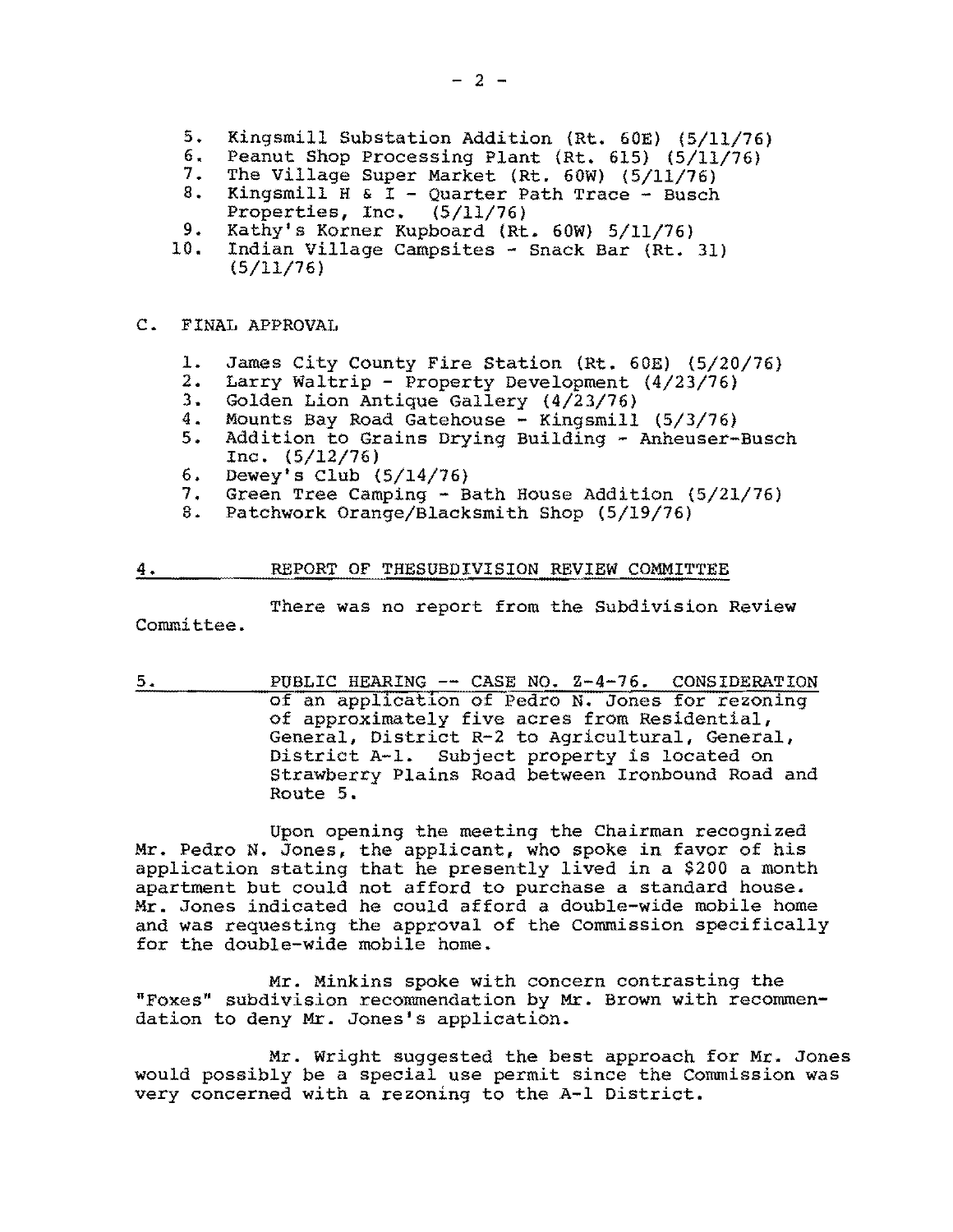Mr. Scruggs indicated agreement with the idea of recommending a special use permit. Mr. White and Mr. Bradshaw also agreed with the special use permit approach.

Upon motion by Mr. White, seconded by Mr. Turner and passed by majority roll call vote as indicated below, Case No. Z-4-76 is hereby not recommended to the Board of Supervisors for their approval.

| <b>MEMBER</b>                | <b>VOTE</b>       |
|------------------------------|-------------------|
| www.homme.com/www.hommer.com | --------<br>----- |
|                              |                   |

| Ina Friedman             | Yea |
|--------------------------|-----|
| Mr. M. W. Bryant         | Yea |
| Mr. A. G. Bradshaw       | Yea |
| Mr. Gerald H. Mepham     | Yea |
| Mr. Henderson Minkins    | Nay |
| Mr. W. J. Scruqqs        | Yea |
| Mr. Stephen Turner       | Yea |
| Mr. Albert L. White, III | Yea |
| Mr. Harry B. Wright      | Yea |

6. PUBLIC HEARING--CASE NO. Z-5-76. AN ORDINANCE TO amend Chapter 20, Zoning, of the Code of the County of James City by amending Article iV, Districts: Division 8, Business, General, District, B-1.

The Chairman recognized Mr. Brown and requested that he review the proposal before the Commission.

A public hearing was conducted, however, no one spoke.

Following a discussion by Messrs. Bryant, White, and Bradshaw concerning the required height of trees, it was decided that further study was needed on that specification recommended of ten feet.

Mr. White suggested that the Staff prepare a final recommended ordinance and that the Committee and Staff present it at the next regular meeting.

7. PUBLIC HEARING--CASE NO. 2-6-76. AN ORDINANCE TO amend Chapter 20, Zoning, of the County of James City by amending Article I, Section 20-12, Minimum Off-Street Parking.

The Chairman recognized Mr. Brown and requested that he review the proposal before the Commission.

A public hearing was conducted, however, no one spoke.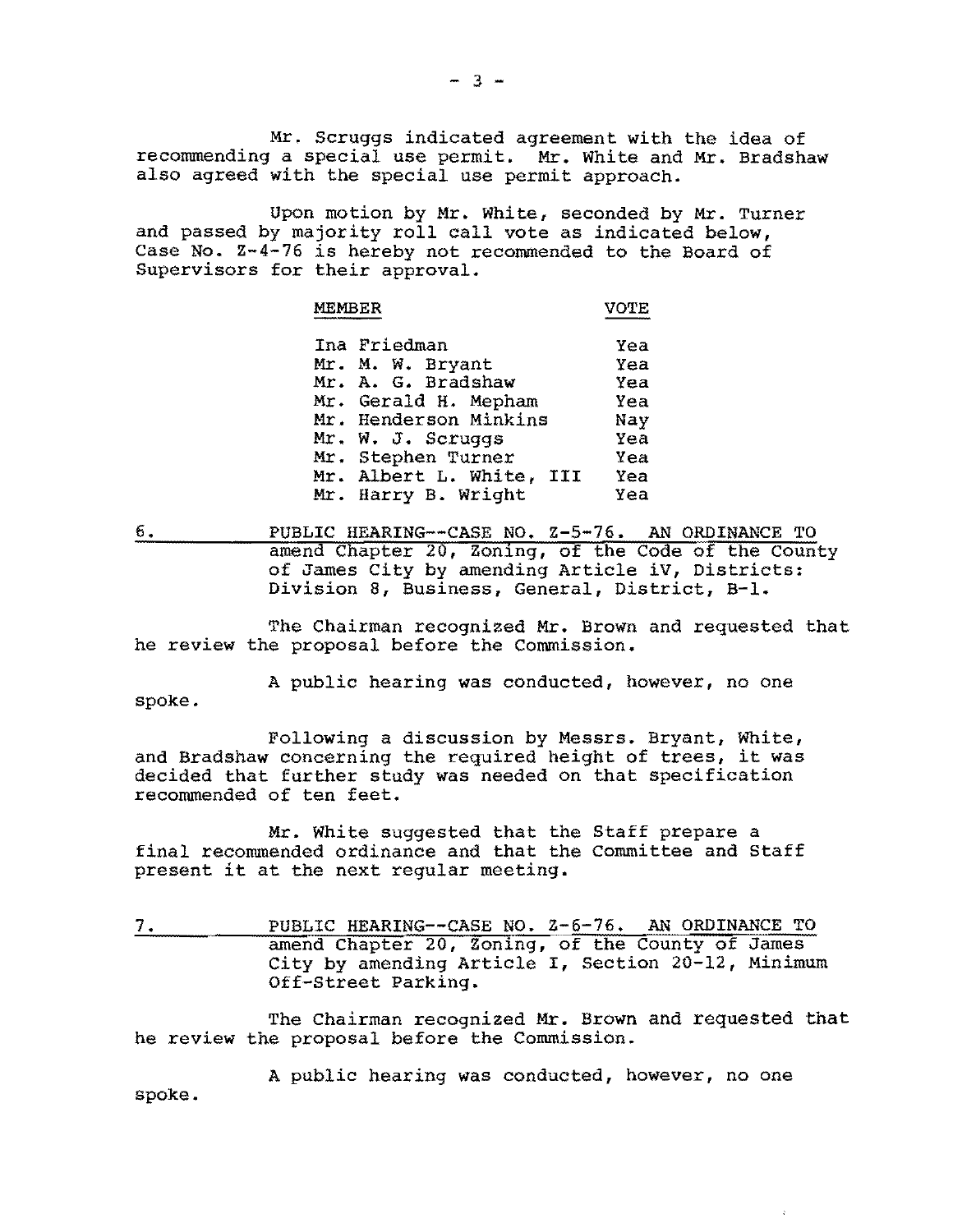8. PUBLIC HEARING--CASE NO. 2-7-76. AN ORDINANCE to amend Chapter 20, Zoning, of the Code of the County of James City by amending Chapter 20, by adding a new article, Article IX, Planned Unit Development Districts.

The Chairman recognized Mr. Brown and requested that he review the proposal before the Commission.

A public hearing was conducted, however, no one spoke.

9. CASE NO. S-17-76. CONSIDERATION OF AN APPLICAtion Alvin Anderson, Esquire on behalf of Elizabeth N. Vaiden for preliminary plat approval of a subdivision of  $37.24$  acres into eleven lots.<br>Subdivision is to be known as The Foxes. Sub-Subdivision is to be known as The Foxes. ject property is located on Route 615 across from Powhatan Plantation and is further identified as part of parcel 78 on James City Real Estate Tax Map 25. An exception is being requested from Section  $17-35$  (c) and Section  $17-22$  of the County Code.

The Chairman recognized Mr. Covey for the Staff recommendation concerning the subdivision case. Mr. Covey asked Mr. Brown to present his memorandum and discuss his conversation with the applicant. The applicant noted that Mr. Brown's memorandum will be on file in Case No. S-17-76 for future reference.

Upon motion by Mr. Scruggs, seconded by Mr. Minkins and passed unanimously as indicated by the roll call vote below, Case No. S-17-76 is hereby approved subject to:

- 1. Revised covenants and restrictions for "Foxes" to further guarantee the quality of road surface, no County financial liability, more detailed financial liability of the Homeowners Association, the County's right to have the road improved, and liens for costs. The final Declaration of Covenants and Restrictions for "Foxes" to be approved by the County Attorney.
- 2. Approval of rezoning of the property to R-6, the new Residential-Agricultural District with one acre minimum lot size (three acres with livestock) with the rezoning application filed by the property owner or the authorized agent.
- 3. All lots within "Foxes" must meet the three acres minimum lot size required for livestock.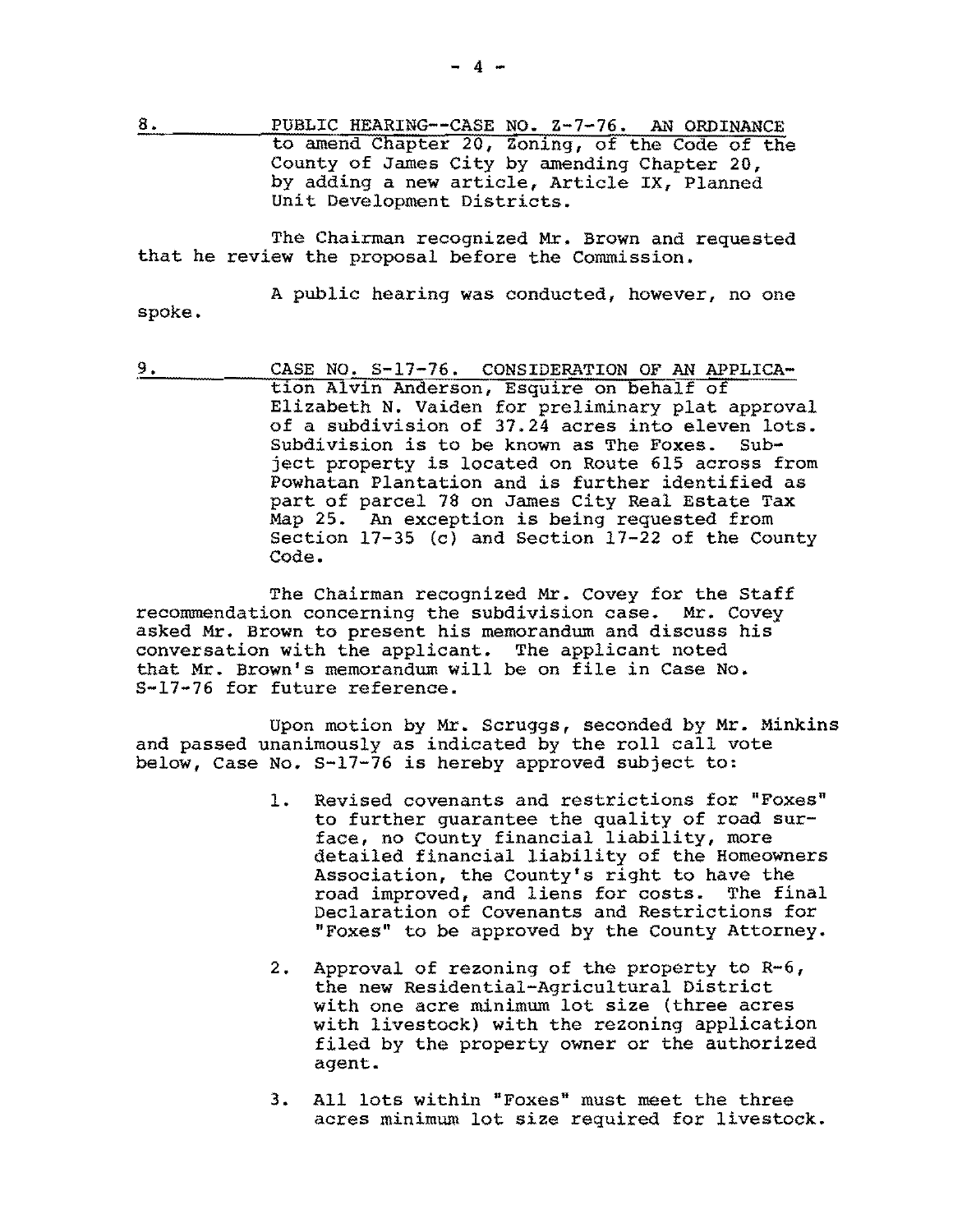|  | MEMBER |  |  |  |
|--|--------|--|--|--|
|--|--------|--|--|--|

R VOTE

| Ina Friedman             | Yea |
|--------------------------|-----|
| Mr. M. W. Bryant         | Yea |
| Mr. A. G. Bradshaw       | Yea |
| Mr. Gerald H. Mepham     | Yea |
| Mr. Henderson Minkins    | Yea |
| Mr. W. J. Scruggs        | Yea |
| Mr. Stephen Turner       | Yea |
| Mr. Albert L. White, III | Yea |
| Mr. Harry B. Wright      | Yea |

### 10. ELECTION OF OFFICERS

By vote of 6 to 3 Mr. Scruggs was elected Chairman of the Planning Commission for 1976-77 in accordance with the bylaws of the Planning Commission.

Mr. Mepham was elected Vice-Chairman by acclamation.

#### 11. RECOMMENDATIONS

Mr. Minkins again called the attention of the Commission to needed improvements to Route 60 east of Anheuser-Busch, the reduction of speed limits and shoulder/ sidewalk construction.

Messrs. Turner and Mepham agreed with Mr. Minkins.

At the request of the Chairman, a committee of Messrs. Minkins, Wright, and Mepham was established to study and identify the problems on Route 60 east of Anheuser-Busch and report their findings back to the Commission at the next regular meeting.

Mr. Bryant asked if the Commission would consider the rezoning of Chickahominy Haven to prohibit the growing number of mobile homes. Several Commission members recalled for Mr. Bryant a previous unsuccessful request by a few members of the Cyprus Point/Chickahominy Haven area.

In summary, the Commission had previously heard from a number of residents who were not in favor of the rezoning. Mr. Bryant was requested to advise the interested persons in Chickahominy Haven/Cyprus Point that a petition of all property owners would be needed to initiate a rezoning.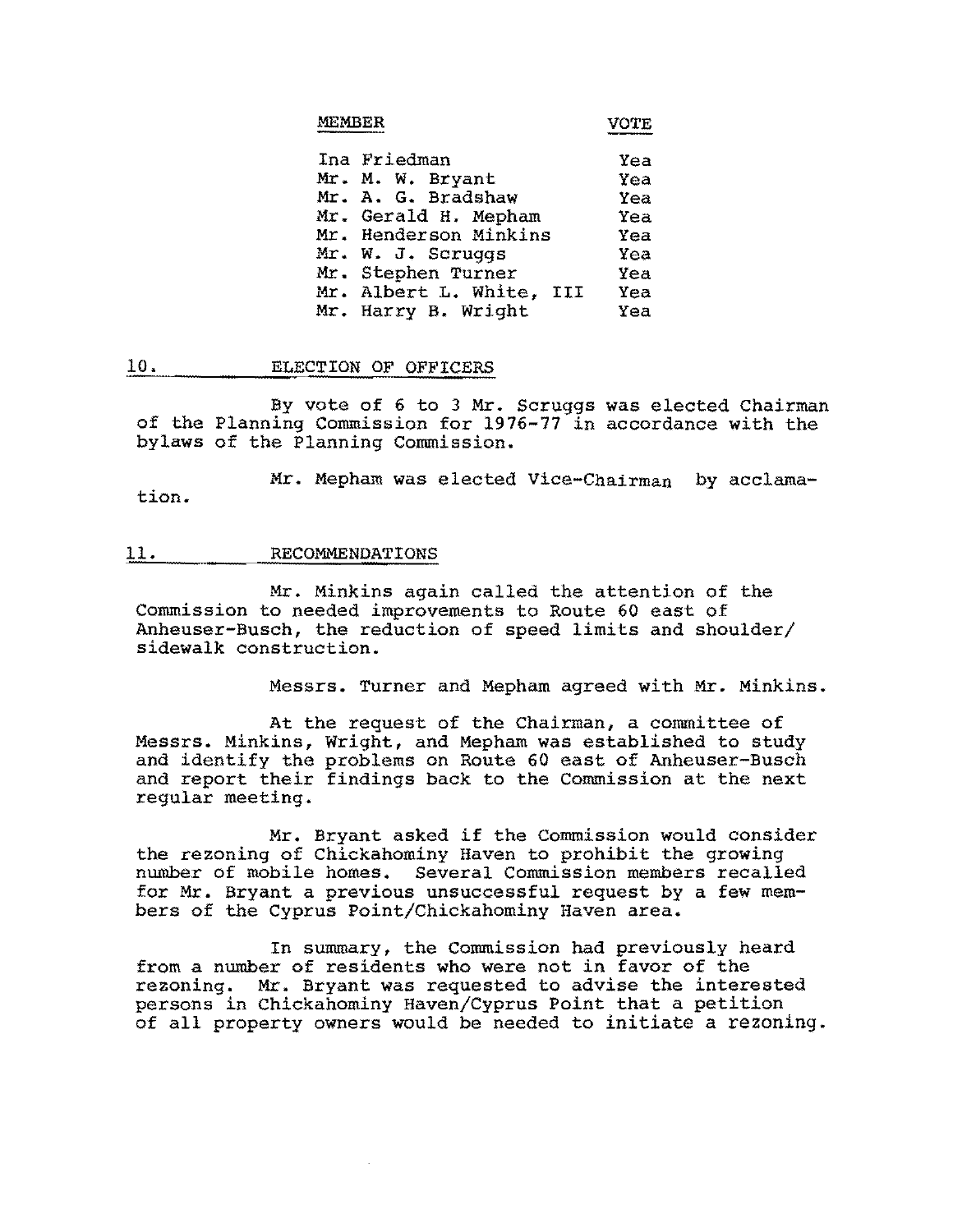There being no further business to come before the Commission, the meeting was adjourned at 9:45 **P.M.** 

 $\overline{C}$ Secretary

Ina Friedman Chairman